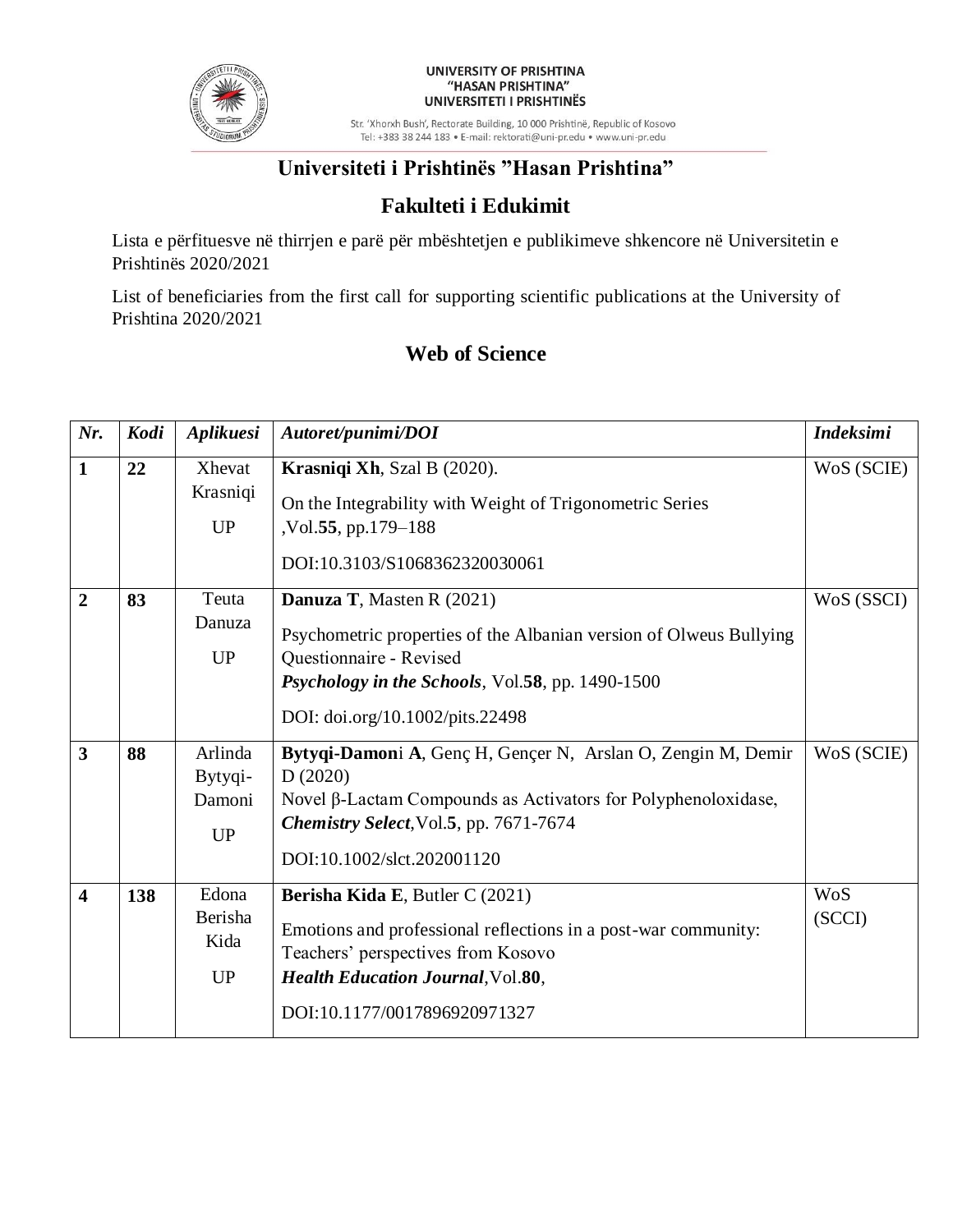

#### UNIVERSITY OF PRISHTINA "HASAN PRISHTINA" UNIVERSITETI I PRISHTINËS

Str. 'Xhorxh Bush', Rectorate Building, 10 000 Prishtinë, Republic of Kosovo Tel: +383 38 244 183 · E-mail: rektorati@uni-pr.edu · www.uni-pr.edu

# **Universiteti i Prishtinës "Hasan Prishtina"**

### **Fakulteti i Edukimit**

Lista e përfituesve në thirrjen e parë për mbështetjen e publikimeve shkencore në Universitetin e Prishtinës 2020/2021

List of beneficiaries from the first call for supporting scientific publications at the University of Prishtina 2020/2021

# **Scopus**

| Nr.                     | Kodi | Aplikuesi                                 | Autoret/punimi/DOI                                                                                                                                                                                                                                                                                                                | <b>Indeksimi</b> |
|-------------------------|------|-------------------------------------------|-----------------------------------------------------------------------------------------------------------------------------------------------------------------------------------------------------------------------------------------------------------------------------------------------------------------------------------|------------------|
| $\mathbf{1}$            | 24   | Xhevat<br>Krasniqi<br><b>UP</b>           | Krasniqi Xh, Deepmala (2020)<br>On Approximation of Functions Belonging to some Classes of<br>Functions by $(N, pn, qn)$ (E, $\theta$ ) (N,pn,qn) (E, $\theta$ ) Means of Conjugate<br>Series of Its Fourier Series<br>Khayyam Journal of Mathematics (KJM) (e-ISSN 2423-4788),<br>Vol.6, pp.73-86<br>DOI:10.22034/KJM.2019.97173 | Scopus $(Q3)$    |
| $\overline{2}$          | 71   | <b>Naser</b><br>Zabeli<br><b>UP</b>       | Zabeli N, Perolli-Shehu B, Gjelaj M (2020)<br>From Segregation to Inclusion: the Case of Kosovo<br>Italian Journal of Sociology of Education, Vol.12, pp.201-225<br>DOI:10.14658/pupj-ijse-2020-2-9                                                                                                                               | Scopus $(Q3)$    |
| $\overline{\mathbf{3}}$ | 72   | <b>Naser</b><br>Zabeli<br>UP              | <b>Zabeli N, Gjelaj M, Frances Ewing B (2020)</b><br>Preschool teacher's awareness, attitudes and challenges towards<br>inclusive early childhood education: A qualitative study<br><b>Cogent Education Vol.7</b><br>DOI:10.1080/2331186X.2020.1791560                                                                            | Scopus $(Q3)$    |
| $\overline{\mathbf{4}}$ | 86   | Albulena<br>Metaj-<br>Macula<br><b>UP</b> | Metaj-Macula A, Bytyqi-Damoni A (2020)<br>Adaption of the Students' motivation towards science learning<br>(SMTSL) questionnaire into Albanian language<br><b>Elementary Education Online, Vol.19,</b><br>DOI:10.17051/ilkonline.2020.762519                                                                                      | Scopus $(Q3)$    |